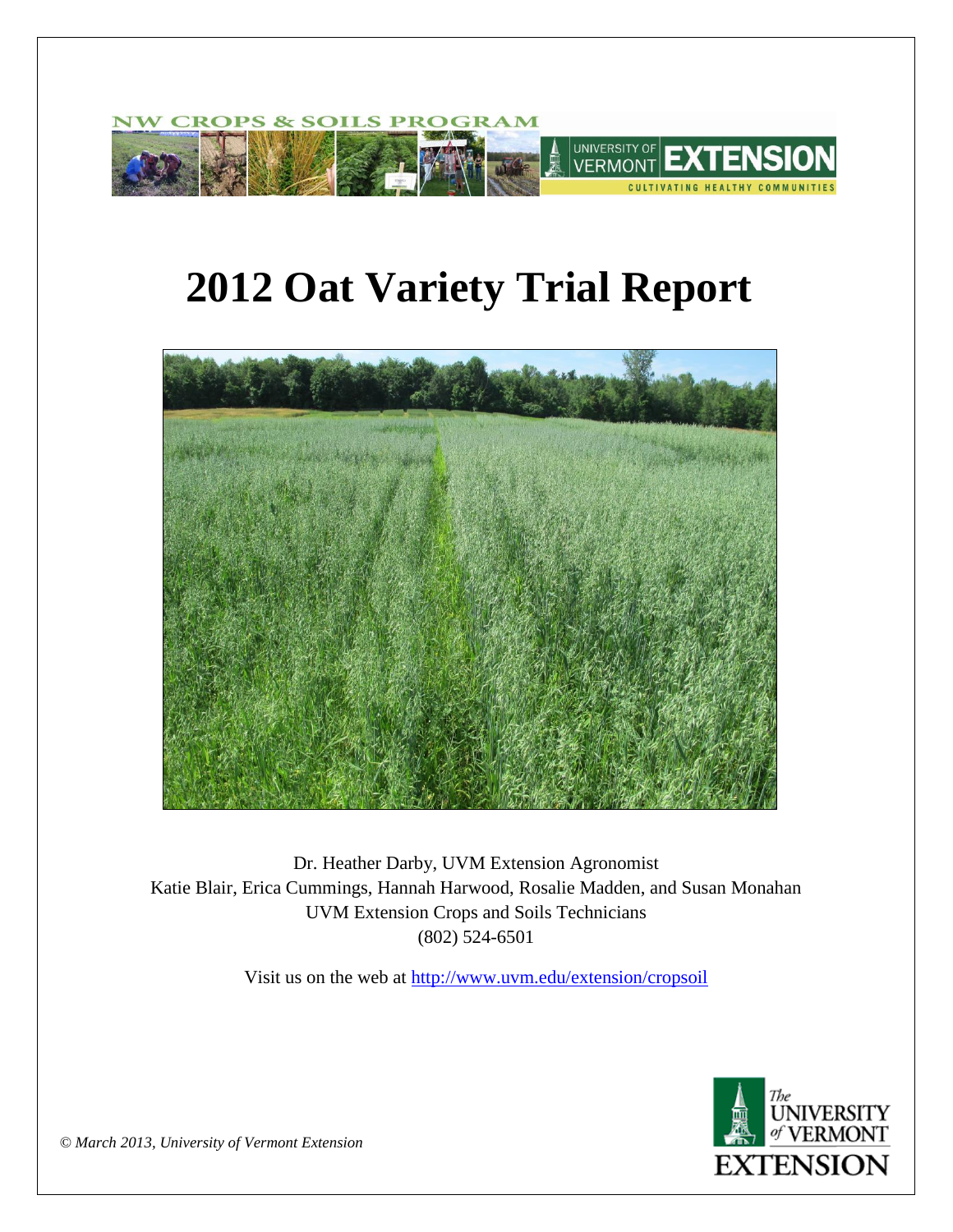## **2012 OAT VARIETY TRIAL Dr. Heather Darby, University of Vermont Extension [Heather.Darby\[at\]uvm.edu](mailto:Heather.Darby@uvm.edu?subject=2012%20Oat%20Variety%20Trial)**

## **INTRODUCTION**

Oats (*Avena sativa* L.) have a long history of production in the Northeast. Although most oats are planted for a cover crop or hay, grain oats are a potential revenue source for farmers. According to the 2007 census, about 200 acres of land in Vermont is cultivated for oat grain production, with an average yield of 1747 lbs per acre. With the exception of hull-less varieties, oats need to be de-hulled before being used for human consumption and further processing is required to make oatmeal, steel cut oats or oat flour. Since 2009, the University of Vermont Extension has conducted oat variety trials to provide yield comparisons in Vermont's climate. Varietal selection is one of the most important aspects of crop production and significantly influences yield potential. It is important to remember, however, that the data presented are from replicated research trials from only one location in Vermont and represent only one season. The goal of this project was to evaluate yields and protein of thirteen oat varieties.

## **METHODS**

In 2012, an oat variety performance trial was conducted at Borderview Research Farm in Alburgh, VT. Thirteen oat varieties were evaluated for yield and quality (Table 1).

| <b>Variety</b> | <b>Seed source</b>    |  |
|----------------|-----------------------|--|
| Badger         | Albert Lea Seed House |  |
| Bia            | La Coop Fédérée       |  |
| Canmore        | Semican Atlantic Inc. |  |
| Cantal         | Semican Atlantic Inc. |  |
| Colt           | Albert Lea Seed House |  |
| Esker          | Albert Lea Seed House |  |
| Excel          | Albert Lea Seed House |  |
| Jim            | Albert Lea Seed House |  |
| <b>Nice</b>    | La Coop Fédérée       |  |
| Reeves         | Albert Lea Seed House |  |
| Rockford       | Albert Lea Seed House |  |
| <b>Spurs</b>   | Albert Lea Seed House |  |
| Tack           | Albert Lea Seed House |  |

**Table 1. Oat varieties planted in Alburgh, VT, 2012.**

The trial was planted at Borderview Research Farm in Alburgh, VT on a Benson rocky silt loam (Table 2). The experimental design was a randomized complete block with four replications. The previous crop was no-till sunflower. The research plots were each  $5' \times 20'$  and the seedbed was prepared by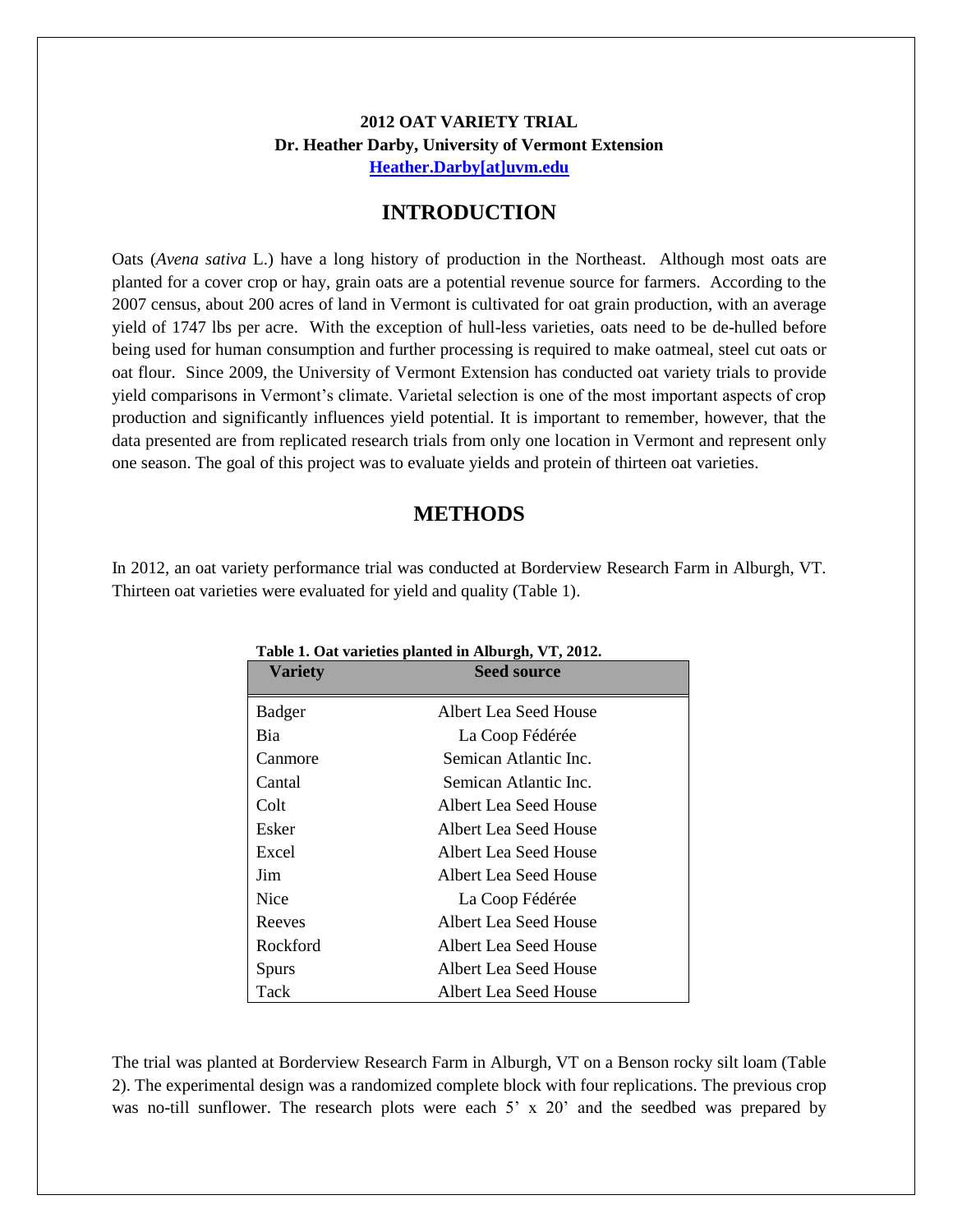conventional tillage methods. These included fall plow, disc and spike-toothed harrow. The oats were planted on 7-Apr with 6" row spacing at a rate of 125 lbs per acre. Pre-harvest plant measurements were taken to understand many factors affecting yield. These assessments included population, height, and incidence and severity of lodging. Plots were harvested on 23-Jul with an Almaco SPC50 plot combine.

|                               | <b>Borderview Research Farm Alburgh, VT</b> |
|-------------------------------|---------------------------------------------|
| Soil type                     | Benson rocky silt loam                      |
| Previous crop                 | No-till sunflower                           |
| Tillage operations            | Fall plow, disc, and spike-toothed harrow   |
| Row spacing (in)              | 6                                           |
| Plot size $(ft)$              | 5 x 20                                      |
| Seeding rate (lbs $ac^{-1}$ ) | 125                                         |
| Replicates                    | 4                                           |
| Planting date                 | $7-Apr$                                     |
| Harvest date                  | $23-Jul$                                    |

|  |  |  | Table 2. Agronomic practices for the 2012 oat variety trial, Borderview Research Farm, Alburgh, VT. |  |
|--|--|--|-----------------------------------------------------------------------------------------------------|--|
|--|--|--|-----------------------------------------------------------------------------------------------------|--|

A one-pound subsample was collected from each plot and used to determine quality. Quality measurements included standard testing parameters used by commercial mills. After combining, harvest moisture was determined for each plot using a Dickey-john M20P. Test weight was measured using a Berckes Test Weight Scale, which weighs a known volume of grain. Subsamples were ground into flour with hulls on, using the Perten LM3100 Laboratory Mill, and were evaluated for crude protein (CP) content, falling number and mycotoxin levels. Grains were analyzed for CP using the Perten Inframatic 8600 Flour Analyzer. CP is reported at 12% flour moisture. Deoxynivalenol (DON) analysis was performed using the Veratox DON 5/5 Quantitative test from the NEOGEN Corp. This test has a detection range of 0.5 to 5.0 ppm.

All data was analyzed using a mixed model analysis where replicates were considered random effects. The LSD procedure was used to separate cultivar means when the F-test was significant ( $P < 0.10$ ).

Variations in yield and quality can occur because of variations in genetics, soil, weather and other

growing conditions. Statistical analysis makes it possible to determine whether a difference among varieties is real or whether it might have occurred due to other variations in the field. At the bottom of each table, a LSD value is presented for each variable (e.g. yield). Least Significant Difference (LSD) at the 10% level of probability is shown. Where the difference between two varieties within a column is equal to or greater than the LSD value at the bottom of the column, you can be

| <b>Variety</b> | Yield |
|----------------|-------|
| А              | 4615* |
| B              | 3886* |
| €              | 3161  |
| LSD            | 889   |

sure in 9 out of 10 chances that there is a real difference between the two varieties. Oat varieties that were not significantly lower in performance than the highest variety in a particular column are indicated with an asterisk. In the example, variety A is significantly different from variety C but not from variety B. The difference between A and B is equal to 729 which is less than the LSD value of 889. This means that these varieties did not differ in yield. The difference between A and C is equal to 1454 which is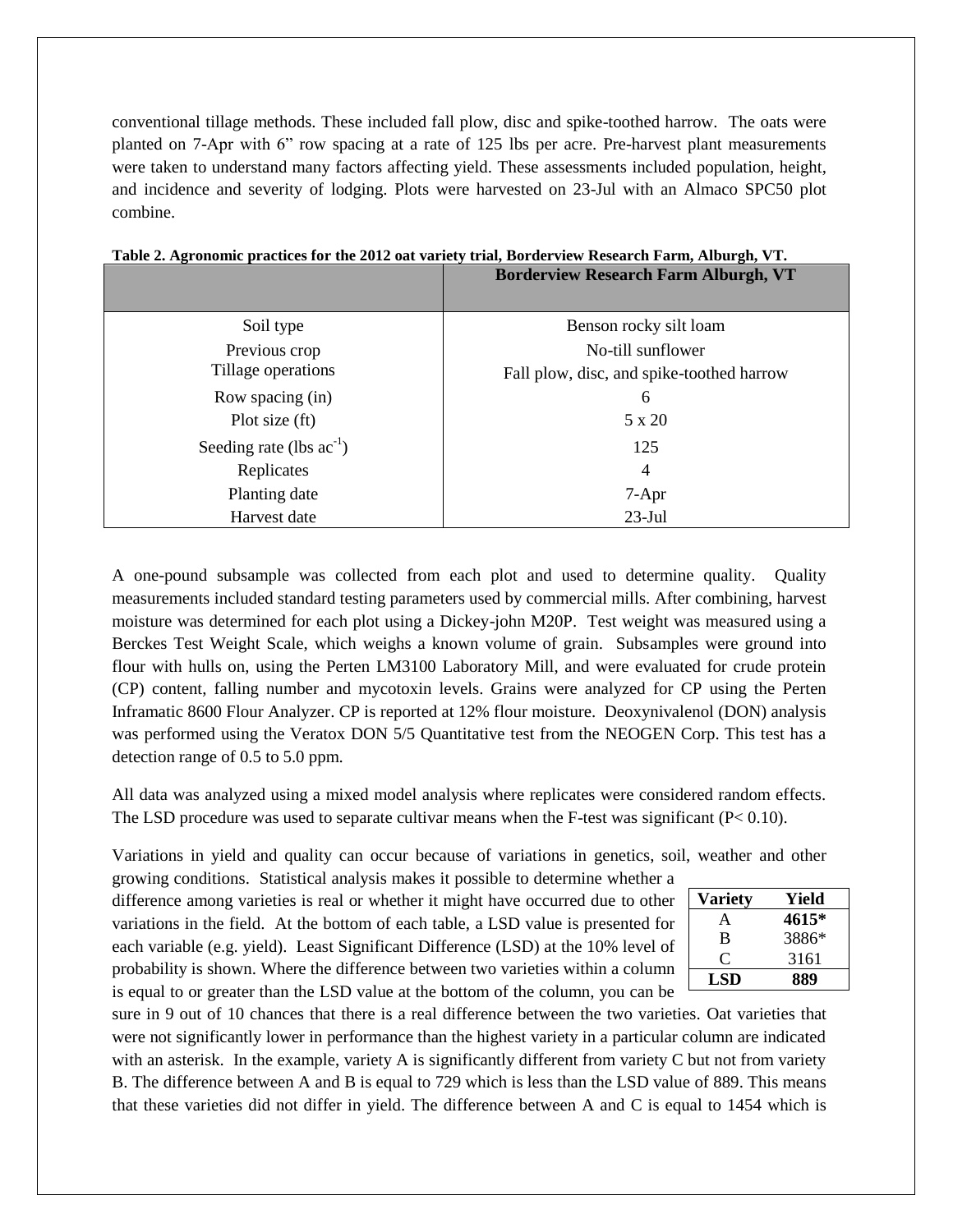greater than the LSD value of 889. This means that the yields of these varieties were significantly different from one another. The asterisk indicates that variety B was not significantly lower than the top yielding variety.

# **RESULTS**

Using data from an onsite Davis Instruments Vantage Pro2 weather station at Borderview Research Farm in Alburgh, VT, weather data was summarized for the 2012 growing season (Table 3). The 2012 growing season was warmer than normal, with less than average precipitation throughout the season, except for the month of May. Growing Degree Days (GDDs) were calculated at a base temperature of 32°F. From planting to harvest, there was an accumulation of approximately 3547 GDDs. This is 195 more GDDs than the 30-year average, but similar to GDDs accumulated in 2011.

| Table 3. Temperature, precipitation and Growing Degree Days (GDDs), 2012. |  |  |  |  |  |  |  |  |  |  |  |
|---------------------------------------------------------------------------|--|--|--|--|--|--|--|--|--|--|--|
|---------------------------------------------------------------------------|--|--|--|--|--|--|--|--|--|--|--|

| Borderview Research Farm, Alburgh, VT | April  | May  | June   | July   |
|---------------------------------------|--------|------|--------|--------|
| Average temperature $(^{\circ}F)$     | 44.9   | 60.5 | 67.0   | 71.4   |
| Departure from normal                 | 0.10   | 4.10 | 1.20   | 0.80   |
|                                       |        |      |        |        |
| Precipitation (inches)*               | 2.6    | 3.9  | 3.2    | 3.8    |
| Departure from normal                 | $-0.2$ | 0.5  | $-0.5$ | $-0.4$ |
|                                       |        |      |        |        |
| Growing Degree Days (base 32°F)       | 396    | 884  | 1046   | 1221   |
| Departure from normal                 | 12     | 128  | 32     | 23     |

Based on data from an onsite Davis Instruments Vantage Pro2 weather station with a Weatherlink data logger.

Historical averages are for 30 years of NOAA data from Burlington, VT (1981-2010).

\*Precipitation data from Jul-Sep 2012 is based on Northeast Regional Climate Center data from an observation station in Burlington, VT.

Pre-harvest measurements were collected on 23-Jul (Table 4). Plant height, lodging and the severity of lodging was assessed. The trial mean for height was 114 cm, 44.9 inches. The tallest varieties were Canmore and Cantal (130 cm), though this was not significantly different from two other varieties, Nice and Rockford. Lodging was assessed visually on a 0-100% scale. The trial mean for lodging was 18.8%, with Reeves and Cantal having the greatest incidence of lodged plants. Although some of the taller varieties seemed more prone to lodging this was not always the case. For example, Nice one of the tallest varieties had 0.00% incidence of lodging.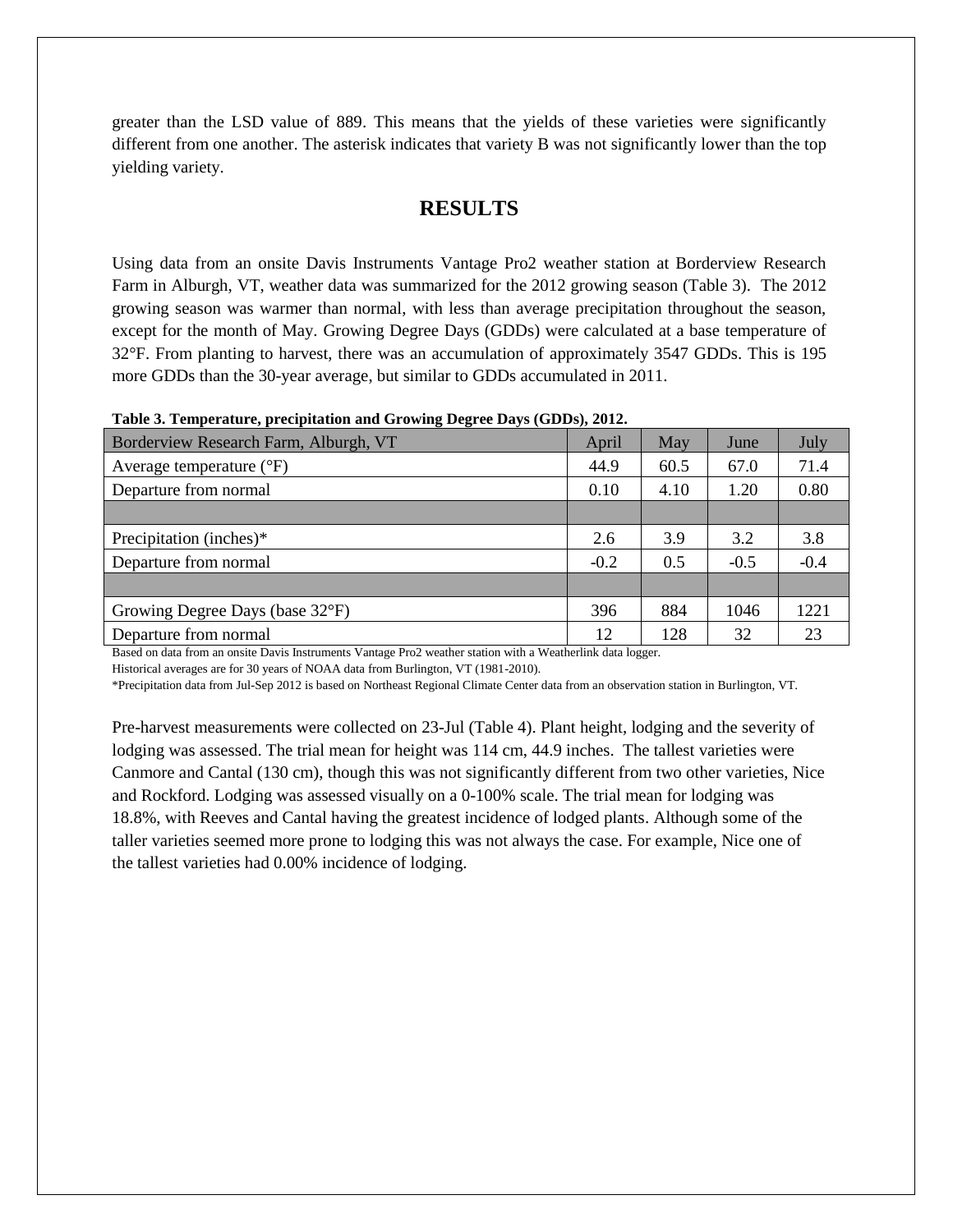| <b>Variety</b> | Height         | Lodging       | <b>Lodging severity</b> |
|----------------|----------------|---------------|-------------------------|
|                | cm             | $\frac{0}{0}$ | $(1-5)$                 |
| <b>Badger</b>  | 102            | 18.8          | 2.50                    |
| Bia            | 116            | $2.50*$       | $0.50*$                 |
| Canmore        | $130*$         | 16.3          | 2.25                    |
| Cantal         | $130*$         | 82.5          | 4.50                    |
| Colt           | 109            | $6.30*$       | $1.25*$                 |
| Esker          | 108            | $3.80*$       | 1.50                    |
| Excel          | 103            | $7.50*$       | $1.25*$                 |
| Jim            | 114            | $6.30*$       | $1.00*$                 |
| Nice           | $123*$         | $0.00*$       | $0.00*$                 |
| Reeves         | 112            | 77.5          | 4.25                    |
| Rockford       | 124*           | 13.8*         | 2.75                    |
| Spur           | 103            | $0.00*$       | $0.00*$                 |
| Tack           | 103            | $10.0*$       | 2.00                    |
| LSD(0.10)      | $\overline{7}$ | 15.2          | 1.44                    |
| Trial mean     | 114            | 18.8          | 1.83                    |

#### **Table 4. Pre-harvest data for Borderview Research Farm, Alburgh, VT, 2012.**

Treatments shown in **bold** are top-performing.

\*Treatments that did not perform significantly lower than the top-performing treatment in a particular column are indicated with an asterisk. NS-Treatments were not significantly different from one another.

The oat variety 'Excel' had the highest yield (3362 lbs per acre), though this was not significantly different than four other varieties which included Badger, Esker, Jim, and Tack (Table 5, Figure 1). Mean oat yields for the trial were 2544 lbs (or 1.27 tons) per acre. Rockford had the highest harvest moisture (15.3%) with the trial average being 11.5%. Crude protein was measured at 12% flour moisture with the trial mean being 10.9%. Test weight, a measure of grain density, is the most commonly used indicator of oat quality. All of the oat varieties had test weights above the 32 pound per bushel industry standard, with a trial average of 37.8 lbs per bushel. Colt had the highest test weight (40.6 lbs per bushel), though there was no significant difference in test weight by variety. The milling market prefers higher test weights greater than 38 lbs per bushel. Five out of the thirteen oat varieties met this standard, including Cantal, Colt, Esker, Jim and Spur. All of the oat varieties except for one, Cantal, had DON levels less than the 1.00 ppm standard for human consumption, with Esker having the lowest level of all the varieties (0.16 ppm). DON levels did not differ significantly by variety.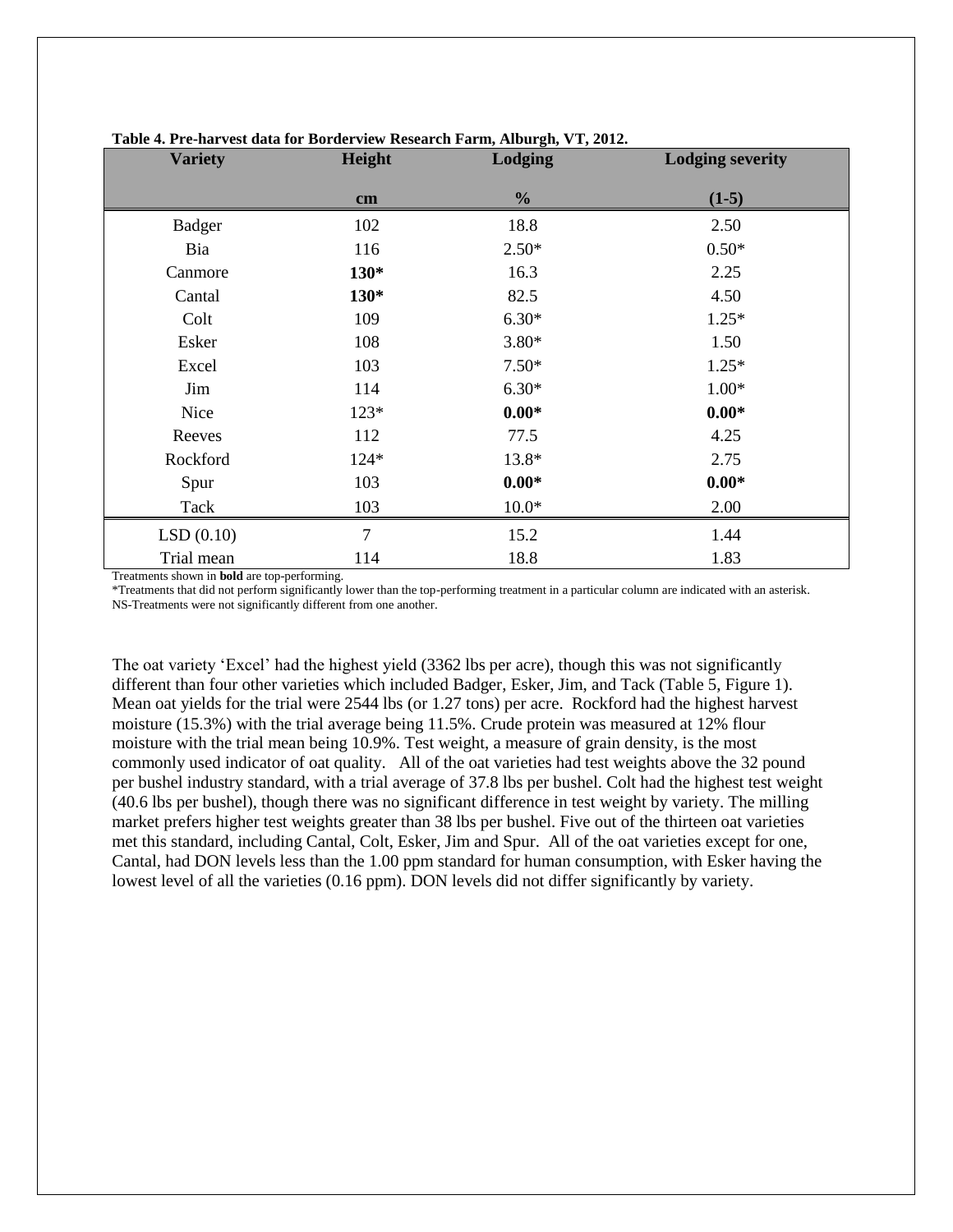| <b>Variety</b>    | <b>Yield</b>                  |                | <b>Harvest moisture</b><br><b>Test weight</b> |                               | <b>Crude protein</b><br>@ 12%<br>moisture | <b>DON</b> |
|-------------------|-------------------------------|----------------|-----------------------------------------------|-------------------------------|-------------------------------------------|------------|
|                   | $\text{ lbs } \text{ac}^{-1}$ | tons $ac^{-1}$ | %                                             | $\text{lbs}$ bu <sup>-1</sup> | %                                         | ppm        |
| <b>Badger</b>     | 2891*                         | $1.45*$        | 12.4                                          | 36.1                          | 11.0                                      | 0.23       |
| Bia               | 2142                          | 1.07           | 11.0                                          | 34.8                          | 10.4                                      | 0.48       |
| Canmore           | 2286                          | 1.14           | 9.8                                           | 36.5                          | 10.9                                      | 0.43       |
| Cantal            | 1513                          | 0.76           | 12.3                                          | 38.3                          | $11.2*$                                   | 1.03       |
| Colt              | 2557                          | 1.28           | 11.6                                          | 40.6                          | $11.2*$                                   | 0.53       |
| Esker             | 2668*                         | $1.33*$        | 11.0                                          | 40.0                          | $11.2*$                                   | 0.16       |
| Excel             | 3362*                         | $1.68*$        | 9.7                                           | 37.8                          | $11.2*$                                   | 0.31       |
| Jim               | 3265*                         | $1.63*$        | 10.9                                          | 40.3                          | $11.0*$                                   | 0.35       |
| Nice              | 2385                          | 1.19           | 10.2                                          | 37.3                          | 10.7                                      | 0.68       |
| Reeves            | 1969                          | 0.98           | 12.7                                          | 36.6                          | 10.9                                      | 0.45       |
| Rockford          | 2442                          | 1.22           | $15.3*$                                       | 36.3                          | 10.8                                      | 0.18       |
| Spur              | 2427                          | 1.21           | 11.3                                          | 39.8                          | $11.3*$                                   | 0.24       |
| Tack              | 3163*                         | 1.58           | 11.7                                          | 37.4                          | 10.5                                      | 0.58       |
| LSD(0.10)         | 793                           | 0.4            | 1.8                                           | <b>NS</b>                     | 0.3                                       | <b>NS</b>  |
| <b>Trial Mean</b> | 2544                          | 1.27           | 11.5                                          | 37.8                          | 10.9                                      | 0.43       |

#### **Table 5. Harvest and quality data for Borderview Research Farm, Alburgh, VT, 2012.**

Treatments shown in **bold** are top-performing.

\*Treatments that did not perform significantly lower than the top-performing treatment in a particular column are indicated with an asterisk. NS-Treatments were not significantly different from one another.



**Figure 1. Yield of 13 oat varieties evaluated in Alburgh, VT, 2012. Varieties that share a letter did not differ significantly from one another (p=0.10).**